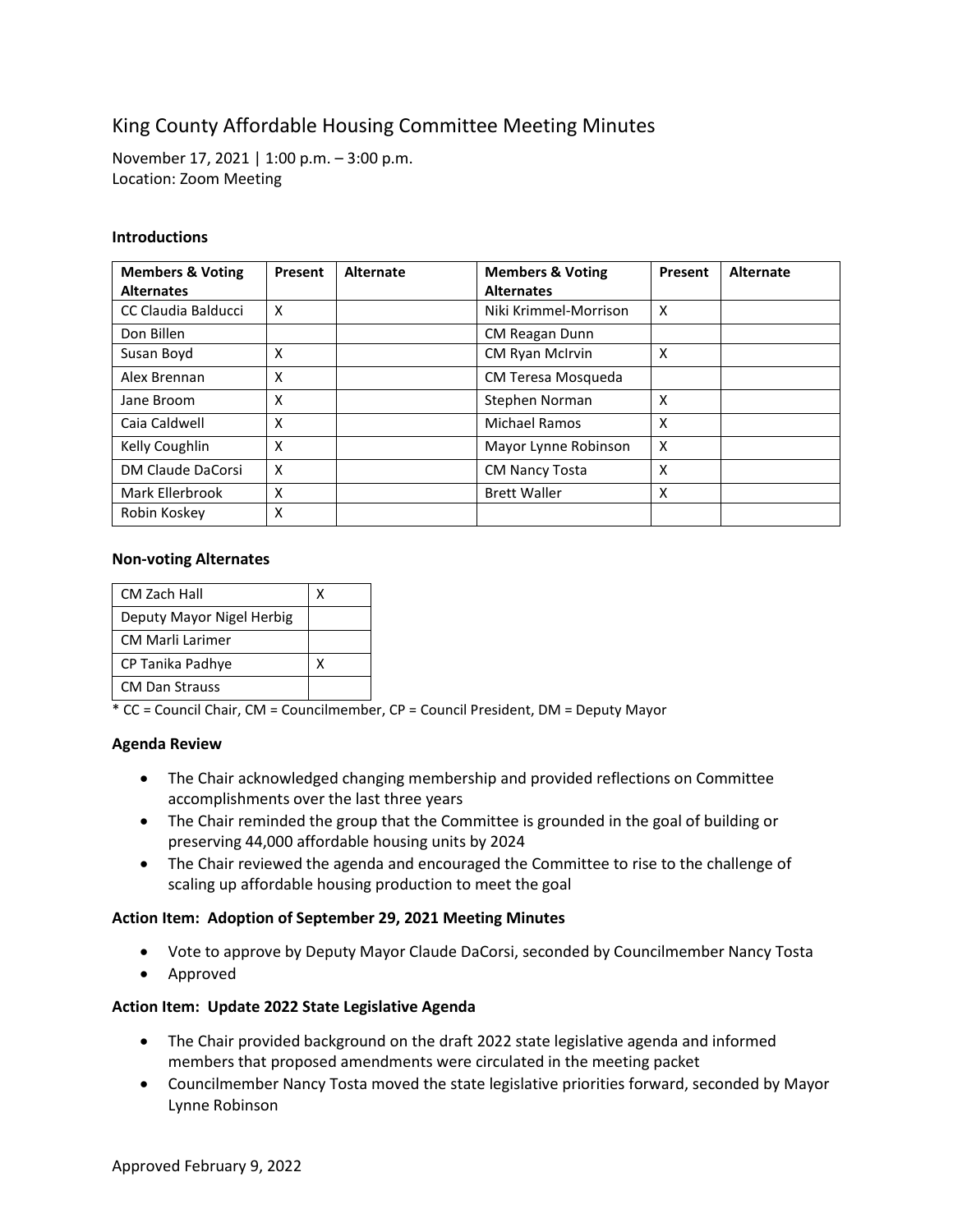## Amendment 1.1

- Stephen Norman moved amendment 1.1, seconded by Deputy Mayor Claude DaCorsi
- This amendment specifies support for creating permanent funding for affordable housing, like that proposed in a bill to eliminate a business and occupation tax deduction for financial institutions to fund affordable housing
- Amendment 1.1 adopted

## Amendment 1.2

- Susan Boyd moved amendment 1.2, seconded by Stephen Norman
- This amendment specifies the amount of Housing Trust Fund increase sought and the source of funds
- Committee members discussed a modification to the amendment to provide flexibility in support of affordable housing services and production
	- $\circ$  "fund affordable housing" instead of "fund the production of affordable housing"
- Amendment 1.2 adopted with modification

## Amendment 1.3

- Susan Boyd moved amendment 1.3, seconded by Mark Ellerbrook
- This amendment increases the income limit for new revenue to algin with the Regional Affordable Housing Task Force's focus on at or below 50% AMI
- Amendment 1.3 adopted

## Amendment 1.4

- Alex Brennan moved amendment 1.4, seconded by Mayor Lynne Robinson
- This amendment adds a new priority on housing benefit districts
- Amendment 1.4 adopted
- One member commented that now that the Regional Homelessness Authority is stood up, the Committee needs more formal conversation with them on how to collaborate on legislative agendas and housing production
	- o Kelly Rider, King County, chatted that she recently reached out to King County Regional Homelessness Authority staff regarding the state legislative priorities and will flag the AHC intersection specifically

## Amendment 2

- Alex Brennan moved amendment 2, seconded by Mayor Lynne Robinson
- Amendment 2 adds a new priority supporting funding for communities to engage in comprehensive planning and make it clear that both policies are in support of implementation of E2SHB 1220
- Amendment 2 adopted

## Amendment 3

- Susan Boyd moved amendment 3, seconded by Mayor Lynne Robinson
- Amendment 3 expands the ways in which the AHC supports housing stability to include financial support for low-income households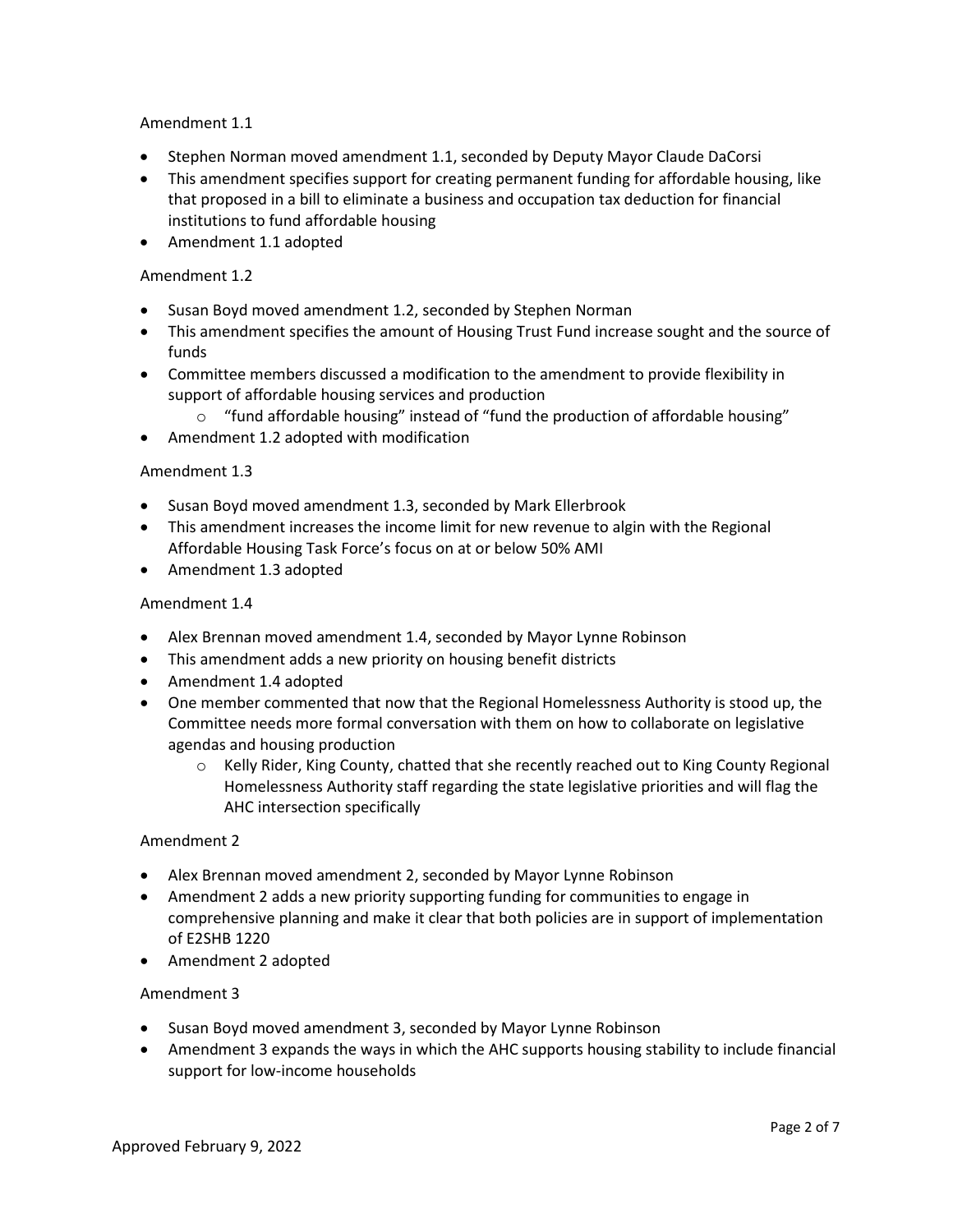- Committee members discussed a modification to the amendment removing specific dollar amounts for an increase of Aged, Blind, and Disabled program payments. The precise number in the original amendment may be lower than what other groups are advocating for.
- Amendment 3 adopted with a modification to just say "increase" and remove specific dollar amount

## Amendment 4.1

- Stephen Norman moved amendment 4.1, seconded by Councilmember Ryan McIrvin
- This amendment adds a new priority in support of a Real Estate Excise Tax Exemption for affordable housing in support of affordable housing preservation
- Amendment 4.1 adopted

## Amendment 4.2

- Stephen Norman moved amendment 4.2, seconded by Deputy Mayor Claude DaCorsi
- This amendment adds a new priority in support of manufactured housing community policies that allow tenants and nonprofits the opportunity to purchase and require longer closure notices to tenants
- Amendment 4.2 adopted

## Amendment 4.3

- Amendment 4.3 creates a new section if amendments 4.1 or 4.2 pass
- Amendment 4.3 adopted without discussion or a vote

## Amendment 5

- Stephen Norman moved amendment 5, seconded by Mayor Lynne Robinson
- Amendment 5 adds a new section and priority in support of the Health and Homes Act
- Amendment 5 adopted

## Amendment 6

- Alex Brennan withdrew his amendment due to member concerns that the scope extends beyond housing. He offered to meet with interested members to discuss HB 1099 legislation.
- The Chair offered to take this concept to the King County Council and advocate for its inclusion on their state legislative agenda

## Overall 2022 state legislative agenda

- Motion passed with 12 votes in favor, 0 votes against, and 3 abstentions
	- o Committee Chair Claudia Balducci, aye
	- o Don Billen, absent
	- o Susan Boyd, aye
	- o Alex Brennan, aye
	- o Jane Broom, aye
	- o Caia Caldwell, abstain
	- o Kelly Coughlin, aye
	- o Deputy Mayor Claude DaCorsi, aye
	- o Mark Ellerbrook, aye
	- o Robin Koskey, absent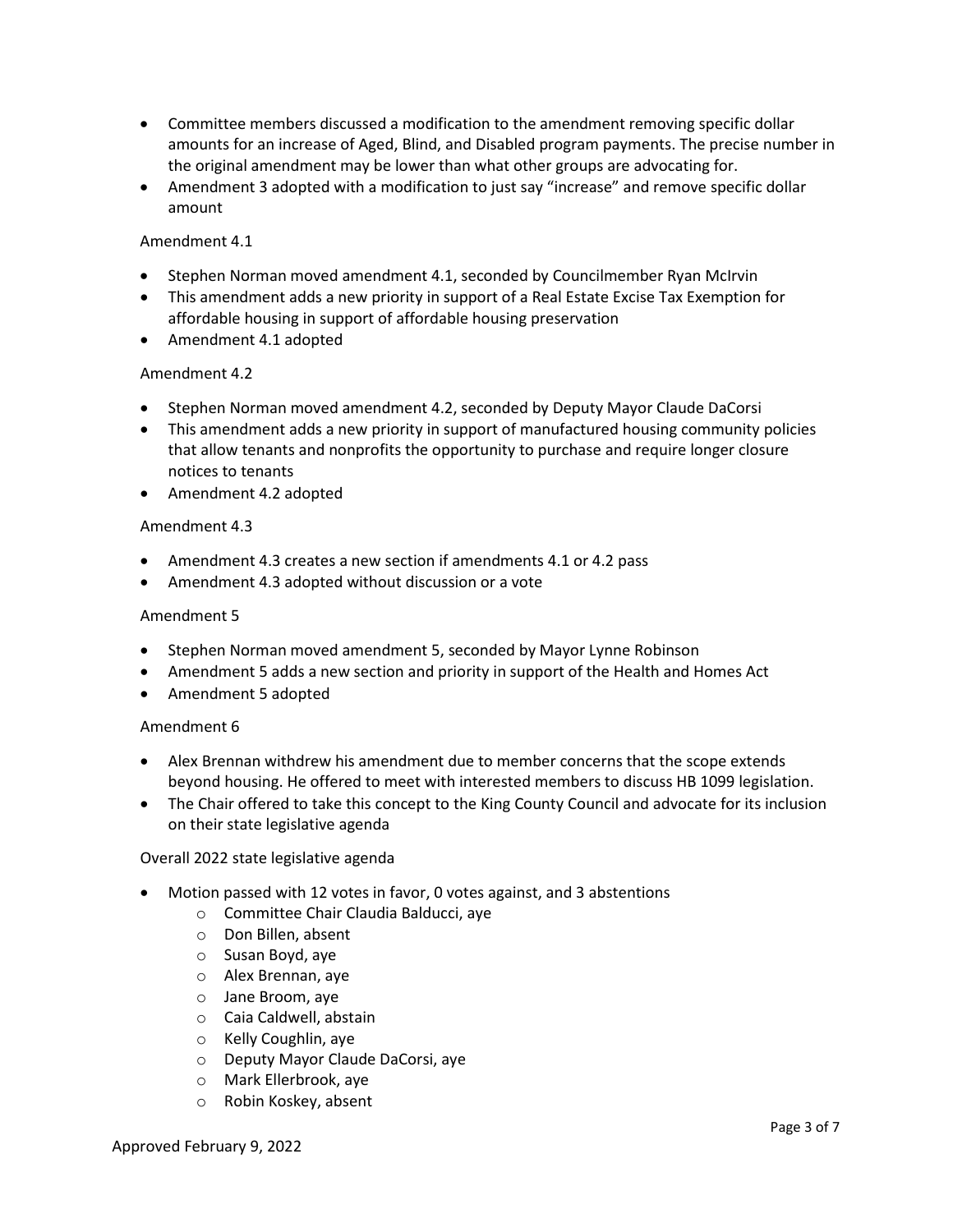- o Niki Krimmel-Morrison, abstain
- o Councilmember Reagan Dunn, absent
- o Councilmember Ryan McIrvin, aye
- o Councilmember Teresa Mosqueda, absent
- o Stephen Norman, aye
- o Michael Ramos, aye
- o Mayor Lynne Robinson, aye
- o Councilmember Nancy Tosta, aye
- o Brett Waller, abstain

## **Discussion: Update Regulations to Increase Housing Choice, Diversity, and Affordability**

- The Chair introduced the work plan item as a local strategy to increase and diversify housing choice and maximize affordability
- Janet Lee, King County, provided background on previous activity related to the work plan item
- The Chair proposed creating a sign-on letter for individual elected officials, advocates, and community members around the county. She reviewed framing and the proposed substance of the letter:
	- $\circ$  2024 comprehensive plan represents opportunity to scale up the region's response to the housing affordability crisis
	- o Increase development capacity in specific places
	- o Inclusionary requirements or incentives as part of upzoning
- The Chair asked members if the Committee should adopt a sign-on letter and then follow up with signatories to invite them to a convening to understand the opportunities in their communities
- Members discussed the following:
	- o Lack of agreement that political will is the most important barrier to increasing and diversifying housing choice and maximizing affordability. There are cities that can create affordable housing, can't create affordable housing, and those that won't create affordable housing. This letter addresses cities that won't create affordable housing. Cities that can't create affordable housing don't have the resources, funding, or staff to do so. Bellevue created non-mandated recipes for increasing affordable housing that may be beneficial to include on the Regional Affordable Housing Dashboard for replication in other cities. The dashboard should change to become more useable for cities and updated more regularly.
		- The Chair asked a clarifying question: Are you unsupportive of the sign-on letter approach or are you seeking modification?
			- The member disagreed with the premise and concept that single-family neighborhoods need to change to create affordable housing. Cities have unique conditions and can't be mandated to adopt the same strategies. The member would be supportive of a modified letter, but it would take time to agree on the contents. They suggested possibly adopting a letter encouraging cities to adopt strategies on the modified dashboard.
	- $\circ$  An agreement from another member that there is no lack of political will, but rather fundamental resource constraints. The letter is shaming. Although 60 percent of their community is zoned for single-family and accessory dwelling units (ADUs) are allowed, not a lot of ADUs are developed. Affordable housing developers haven't come into their community and they haven't had support to make the ADU program more effective. The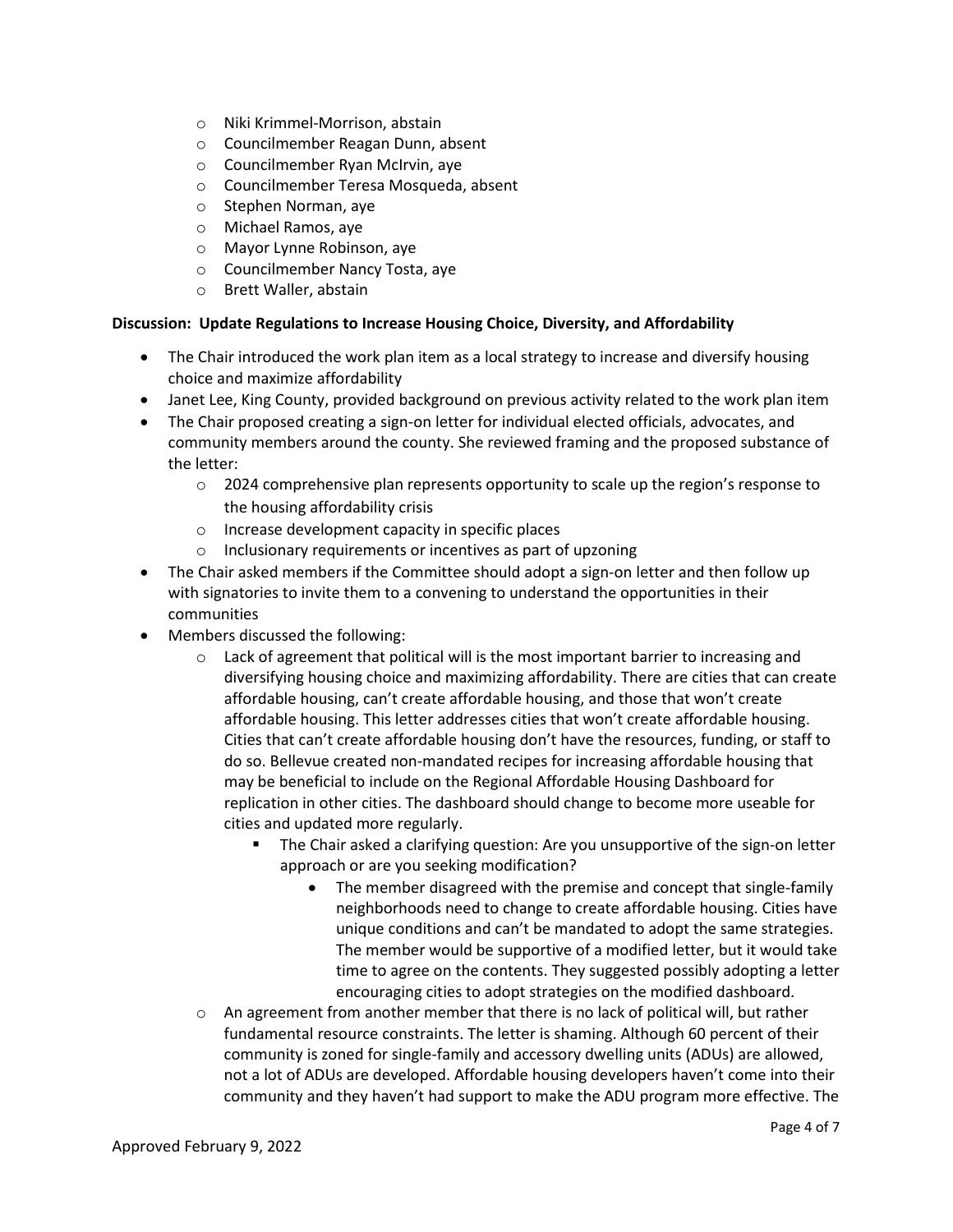member isn't supportive of the letter, doesn't think the letter would make an impact with their council, or that mandating strategies for cities will accomplish goals. Jurisdictions may benefit from understanding strategies other jurisdictions are doing and how they can replicate them rather than mandates.

- o Another member agreed with the prior comments. The Committee should keep a collaborative spirit in finding regional solutions and focus on the dashboard. The member supports providing incentives for cities and providing model ordinances and tools rather than penalties. Cities need money for staff to develop incentive programs and land use changes. The state can help cities by streamlining processes to update development regulations. The more the Committee can foster collaboration and offer tools and support, the more encouragement jurisdictions will have to create affordable housing.
- o Another member expressed lack of support for inclusionary zoning. When applied to small projects or townhomes, projects don't pencil so housing production decreases. Instead of mandatory, create voluntary regulatory and financial incentives, and be careful how this is applied this to smaller housing projects.
- $\circ$  A chat message suggesting a letter that just states "Do something significant in each city.....and hurry up". :)
- The Chair suggested drafting a letter striking a balance between "do something significant and do it fast" and specific strategy recommendations jurisdictions can include in their comprehensive plans to support affordable housing development. The AHC can react to a draft in between meetings and reassess strategy if needed. The Chair opened the floor for further discussion. Members discussed the following:
	- $\circ$  A chat message stating: Looking statistically, we should be able to come up with some sort of recommendation that 32% of a city's housing should be affordable to less than 80% AMI
	- $\circ$  A clarification that political will isn't the only or highest barrier, but political will is required to create resources and zoning that accommodates density. More must be done in cities and it does require political will. Resources are a political problem.
	- $\circ$  A comment that the dashboard makes sense to monitor progress and practice accountability. There is benefit to something that feels like a challenge. Putting out a goal and a bold statement through a letter can generate conversation and action. King County staff from an advocacy standpoint are limited in their involvement for this work plan item.
	- $\circ$  One member asked the elected officials on the Committee: "What are the best approaches to help you move this work plan item forward?" Members discussed the following:
		- A comment that every city will have a unique answer, but all cities need an accurate affordable housing inventory
		- An agreement with the prior comment. Cities need access to tools that work to advance affordable housing or increase ADU production. There is will, but cities need support in making affordable housing production happen.
			- A chat message linking to model ordinances for ADUs
		- An agreement with the first comment. More discussion of cities is needed on obstacles they are facing. A challenge letter isn't very impactful. Inclusionary housing will deter affordable housing. More of a communication effort is needed rather than a demand or mandate to do certain things.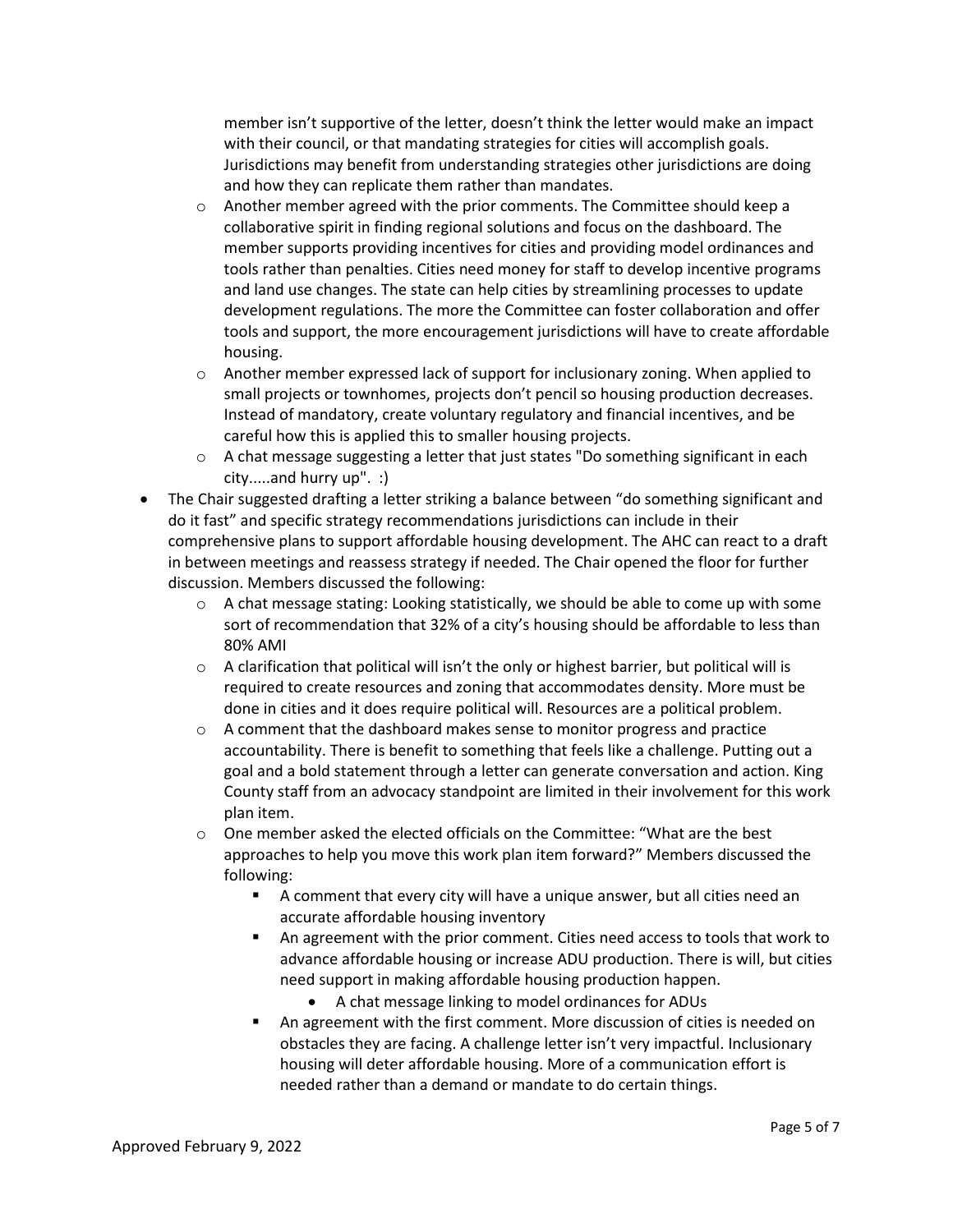- A chat message that the biggest inflection point—and presumably area of "challenge"—is the intersection with populations currently or at risk of experiencing homelessness. This is where a conversation with the King County Regional Homelessness Authority that Kelly Rider is beginning might be fruitful and lead to some proposed joint outcomes and incentives.
- o The Chair stated she would create a draft, work offline with select Committee members who will stay on board next year, and present something at the next meeting
- o Following closure of this agenda item, some offered a comment in the chat–some East King County cities are focused on building up their dense/affordable/urban centers connected to transportation/ human/business services, but developers can't or won't partner/build in those areas (doesn't pencil out, etc.). It might be easier to allow additional development capacity in single-family neighborhoods, but those neighborhoods aren't connected to any of those kinds of services at this time. We're committed to good urbanist policy/best practices in city planning, but it's hard. I'd love to learn more from committee members about how partnerships with developers can better serve community interests in this way.
- $\circ$  A chat message building on the previous comment–as a jurisdiction that has tried to do the right things in terms of zoning and has also put in place an Affordable Housing Demo Program that hasn't had as much interest as we'd hoped - it would be extremely helpful to better understand what it takes for developers to be willing to step up. Is the "penciling out" always the issue? Are there any incentives or other actions we can take locally that would enhance developer interest?

# **Discussion: Community Partners Table**

- Sarah Ballew, Headwater People, provided an overview of proposed membership for the Community Partners Table and opened the floor for member discussion. Members discussed the following:
	- o A chat message that the group is great
	- o A question about who will represent the immigrant/farmworkers perspective in Snoqualmie Valley
		- Matt Hayashi, Headwater People, offered that Centro Cultural Mexicano may be able to speak to that perspective. There are many populations who will not be able to have specific representation on the Table. Matt will talk to the proposed membership organizations to clarify if the immigrant/farmworker perspective is represented.

# **Discussion: Advance Shared Revenue Principles**

- The Chair reminded the Committee that she asked members from Seattle and the Sound Cities Association to identify an action(s) that they and their subregional collaborations (ARCH and SKHHP) will take to rapidly increase the preservation and production of permanent affordable units by deploying available revenue sources. The Chair opened the floor for discussion:
	- o Angela San Filippo, South King Housing and Homelessness Partners (SKHHP), presented on SKHHP actions, including:
		- **EXTERGHTM** Standing up a local capital fund for affordable housing South King County